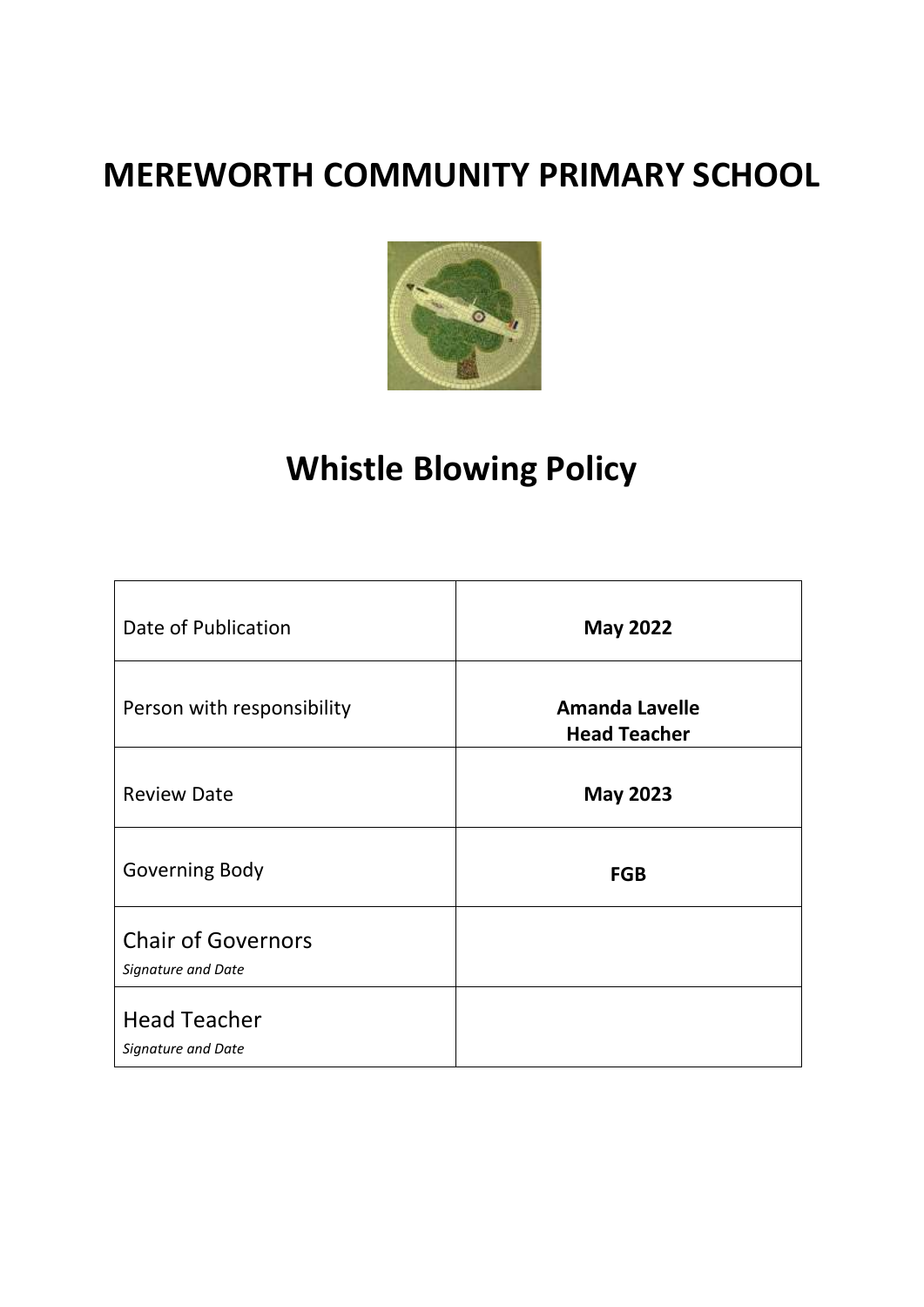

# Whistleblowing (Schools) (Policy and Procedure)

**Rev February 2019**

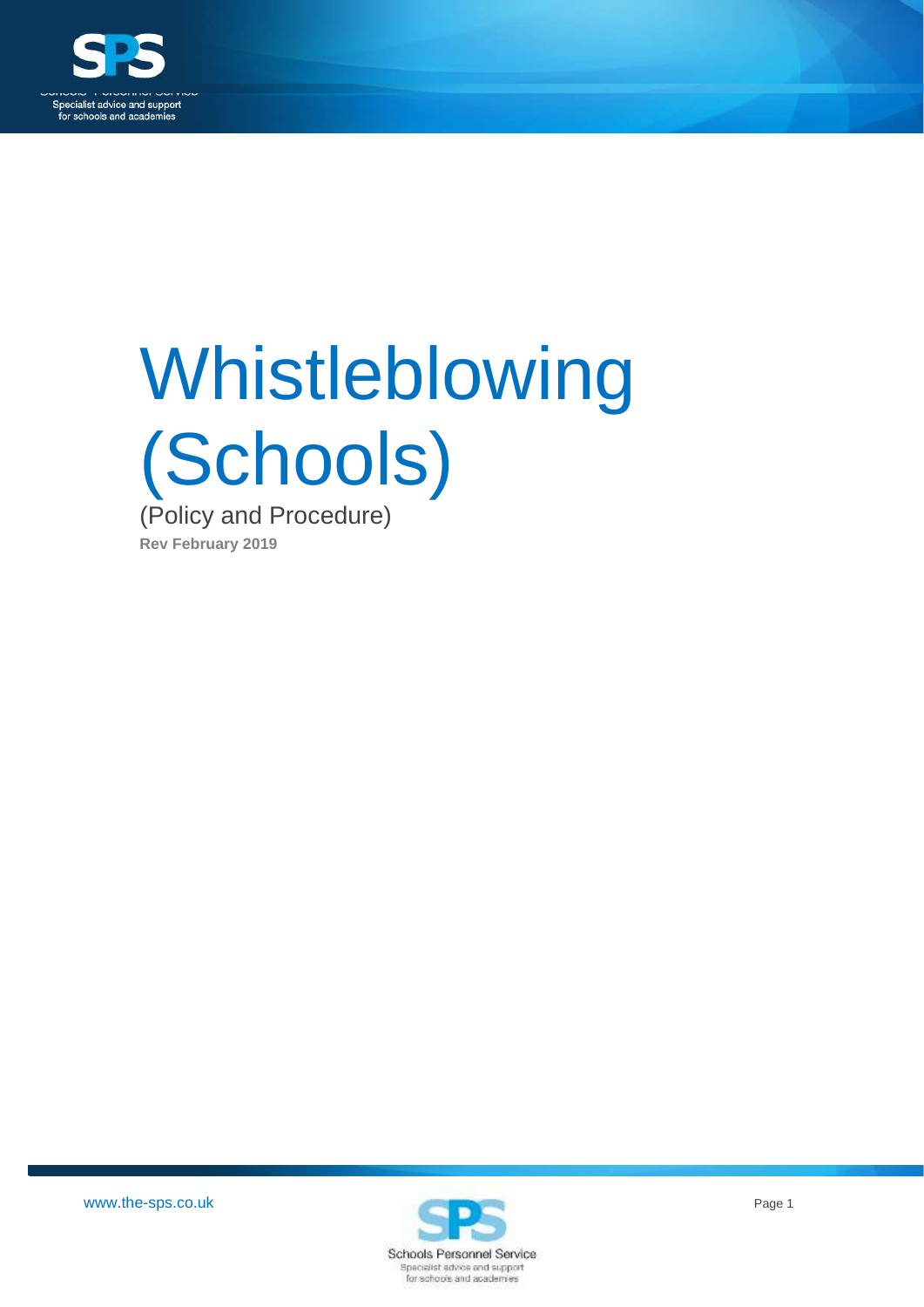

## **Contents**

| <b>Part A - Policy</b>    |                                                  |    |
|---------------------------|--------------------------------------------------|----|
|                           | <b>Policy Statement</b>                          | 3  |
|                           | Scope                                            |    |
| 3                         | Adoption Arrangements and Date                   | 5  |
|                           | Responsibilities of the School                   | 5  |
| 5                         | Responsibilities of the Employee                 | 5  |
| 6                         | <b>Trade Union Representation</b>                | 5  |
|                           | Responsible Officer and Monitoring of Complaints | 5  |
| <b>Part B - Procedure</b> |                                                  |    |
| 8                         | Raising a Concern                                |    |
| 9                         | How the School will Respond                      | 6  |
| 10                        | Notification of the Outcome of the Concern       |    |
| 11                        | How the matter may be taken further              |    |
| 12                        | Protection and Support for Employees             | 8  |
| 13                        | <b>Other Concurrent Processes</b>                | 9  |
| 14                        | Record Keeping                                   | 9  |
| Appendix A                | <b>Contact Details</b>                           | 10 |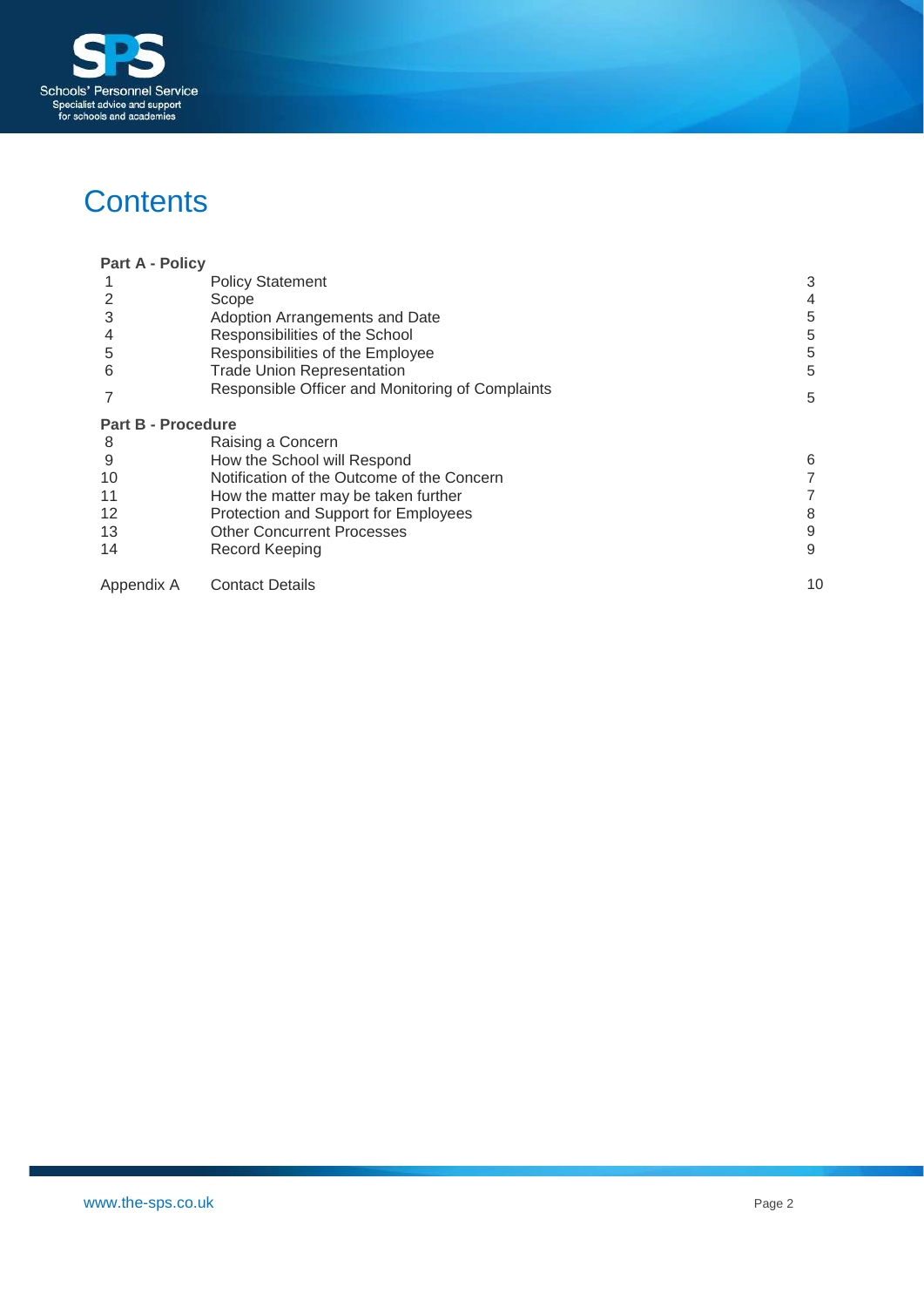

## <span id="page-3-0"></span>Part A - Policy

#### <span id="page-3-1"></span>**1 Policy Statement**

The School is committed to achieving the highest possible standards of probity and integrity regarding its practices.

The School recognises that it is important for all Employees to have a means by which they can raise serious concerns about any aspect of the operation of the School. The School further acknowledges its obligations under the Public Disclosure Act (1998) to ensure mechanisms are in place through which concerns relating to matters of public interest can be raised.

The School encourages Employees to raise any concerns internally at the earliest opportunity rather than disregarding issues or raising the matter externally.

The School will address concerns seriously and undertake as much investigation as is necessary given the circumstances – this may include referral to external agencies.

The School will endeavour to advise an Employee of any actions / outcome arising from a complaint where appropriate.

The School will provide reasonable support to an Employee who raises a concern.

The School will ensure that where a concern is raised, an Employee will be protected from detriment, harassment and victimisation. It is recognised that in certain cases it may be appropriate to consider concerns raised on a confidential or anonymous basis.

This policy and procedure explains:

- The mechanism for raising concerns
- The range of responses the School may take upon receipt of concerns
- The support and protection available to Employees

#### <span id="page-3-2"></span>**2 Scope**

This Policy and Procedure applies to all Employees of **Mereworth CP School**. (This policy also applies to agency workers, volunteers, contractors and others working on School premises).

Protect defines whistleblowing as:

*'The raising of a concern either within the work place or externally, about a danger, risk, malpractice or wrong doing which affects others.'*

The Whistleblowing Procedure provides a means for Employees to raise concerns about conduct or situations which they believe are inappropriate. Concerns may include, but are not limited to: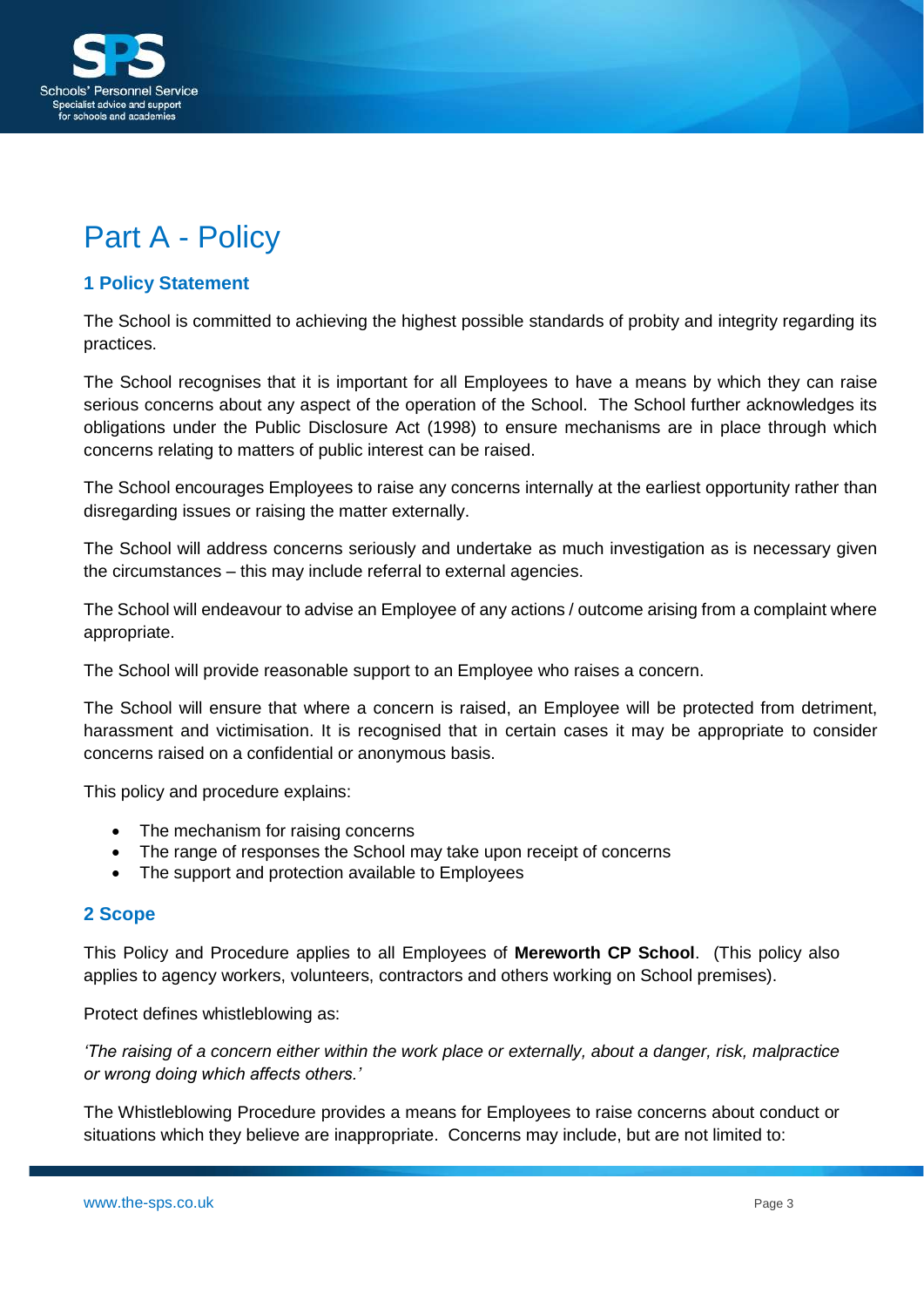

- Conduct which is, has been or is likely to be an offence or breach of law
- Conduct that has occurred, is occurring or is likely to occur as a result of which the School fails to comply with a legal obligation
- Acts or potential acts of fraud / corruption / bribery or the misuse of public funds / resources
- Miscarriages of justice
- Past, current or likely health and safety risks
- Concerns about any aspect of service provision
- Concerns of a safeguarding / child protection nature
- Failure to have due regard to the need to prevent people from being drawn into terrorism (the 'Prevent Duty')
- Unethical or unprofessional conduct that causes concern
- The deliberate concealment of information relating to concerns listed above

Concerns relating to an individual's own employment should be raised through the School's grievance and harassment procedures.

Employees may raise concerns about the practice of anyone who works for or on behalf the School including:

- All Employees
- Governors
- Volunteers
- <span id="page-4-0"></span>• Contractors

Concerns that Employees have may be raised individually or collectively. If collective concerns are raised staff should be prepared to give their own account during any investigation, should this be required.

There is no time limit for raising a concern – however Employees are encouraged to do so at the earliest opportunity since it may be difficult to address a matter if a significant time has elapsed.

#### **3 Adoption Arrangements and Date**

This procedure was adopted by the Governing Body of **Mereworth CP School** in **May 2022** and supersedes any previous Whistleblowing Policy and Procedure.

This policy will be reviewed by the Governing Body every year or earlier if there is a need. This will involve consultation with the recognised unions.

#### <span id="page-4-1"></span>**4 Responsibilities of the School**

- To foster a culture where Employees can feel confident in raising concerns
- To ensure concerns are fully considered, investigated as necessary and action taken as appropriate
- To ensure that Employees raising concerns receive feedback on any action taken where appropriate
- To make Employees aware how they can take matters further if they are not satisfied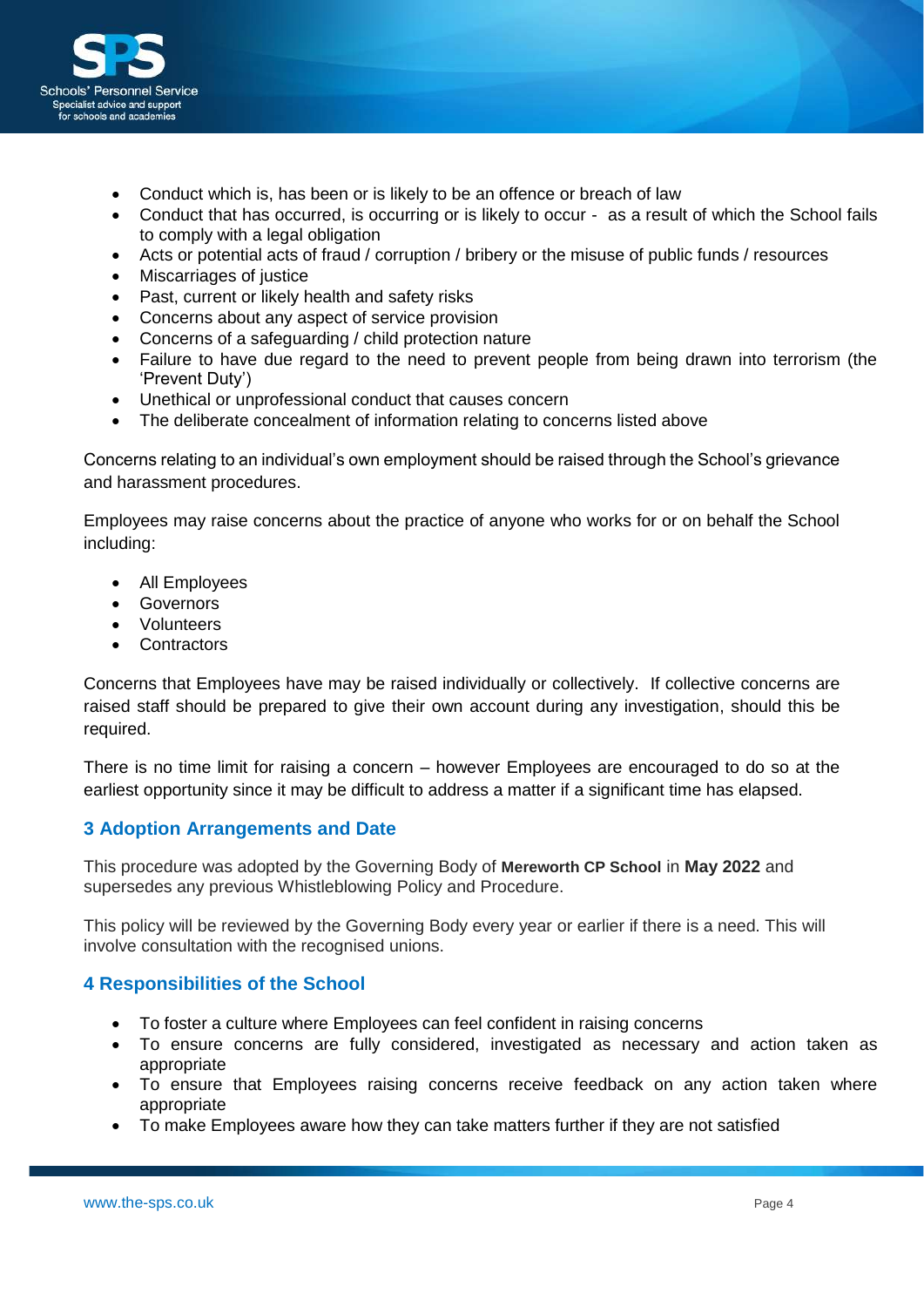

<span id="page-5-0"></span> To reassure Employees that they will be protected against detriment and reprisal should they raise a concern

#### **5 Responsibilities of the Employee**

- To raise concerns only where there is a reasonable suspicion for doing so
- Not to knowingly raise a false allegation with malicious or vexatious intent
- To engage with internal / external actions to address any concerns by attending meetings and / or participating in any investigation

#### <span id="page-5-1"></span>**6 Trade Union Representation**

Employees may wish to consult and seek guidance from their Trade Union representative before making a disclosure under this procedure

Employees may be accompanied to any meeting by a trade union representative or workplace colleague who is not involved in the area of work to which the concern relates.

#### <span id="page-5-2"></span>**7 Responsible Officer and Monitoring of Complaints**

The Governing Body has overall responsibility for the maintenance and operation of this policy and procedure.

The Headteacher will ensure the effective implementation of the whistleblowing arrangements, providing training as appropriate, and undertake an annual audit of the whistleblowing arrangements, reporting the outcome to the Full Governing Body.

The Headteacher will consider:

- The number and types of concerns raised and the outcomes of the investigations.
- Feedback from individuals who have used the arrangements
- Any complaints of victimisation
- Any complaints of failures to maintain confidentiality
- Any relevant litigation
- The level of staff awareness, trust and confidence in the arrangements

Any reporting will not identify the parties to the complaint.

### Part B – Procedure

#### **8 Raising a Concern**

Wherever possible employees should initially raise concerns openly with their line manager or the Headteacher / Principal.

In instances of serious concern or where the complaint involves the line manager or Headteacher / Principal complaints may be raised with the Chair of Governors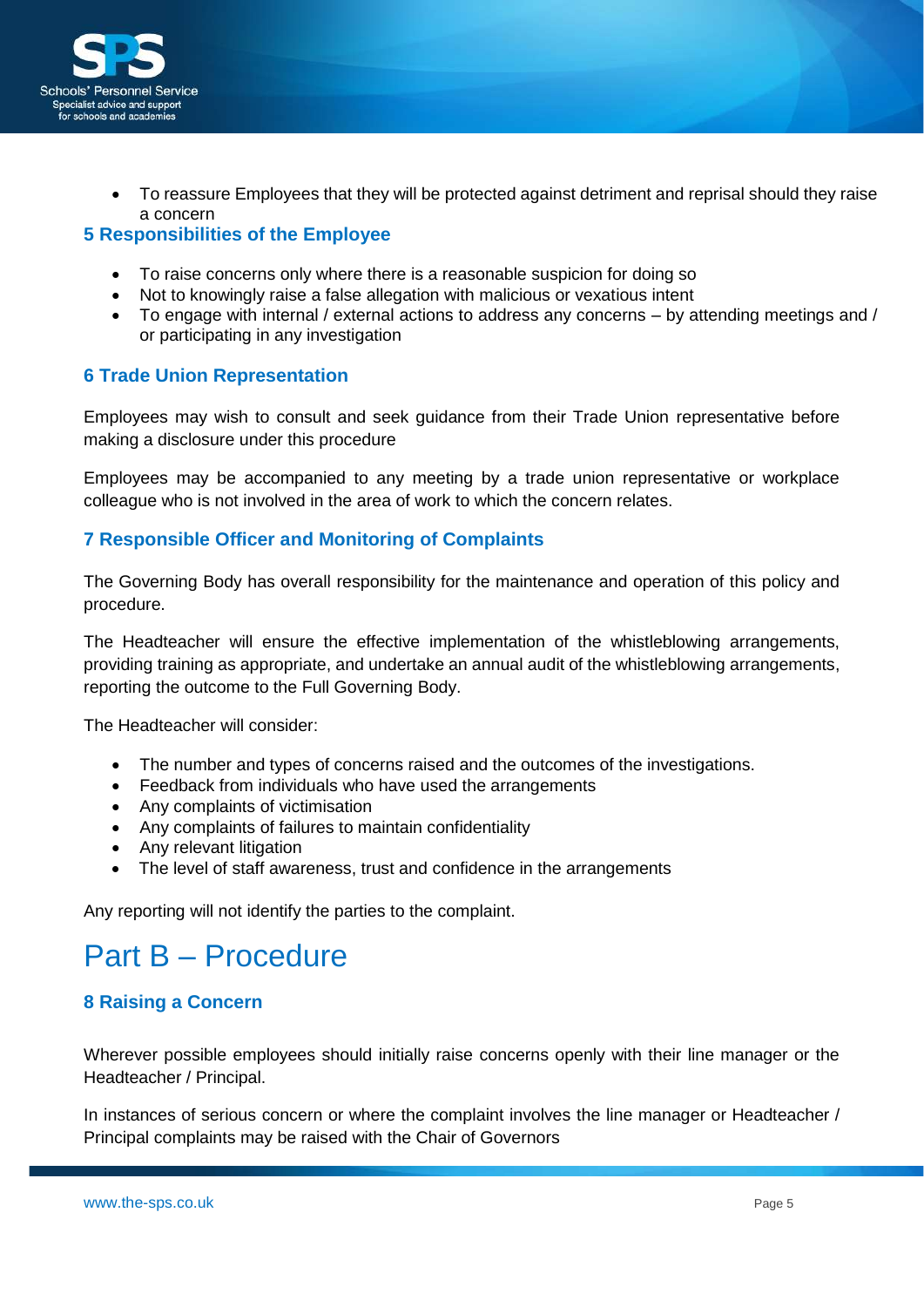

Should the Headteacher have concerns – these should be raised with the Chair of Governors in the first instance.

Please refer to Appendix 1 for the appropriate internal contacts.

Concerns may be raised verbally or in writing.

A concern raised in writing should:

- Set out the background and history of the concern giving names, dates and places where possible
- Give the reason why the Employee is particularly concerned about the situation
- For clarity it would be helpful for the Employee to state that they wish their concerns to be addressed under the whistleblowing procedure

An Employee is not expected to prove the validity of their concern, however they will need to demonstrate that there are sufficient and reasonable grounds for their complaint. Further investigation may be hampered if there is only limited evidence to support the concern raised.

An Employee may invite a Trade Union representative to support them in raising a concern or raise the matter on their behalf or at a subsequent meeting to explore the complaint.

#### <span id="page-6-0"></span>**9 How the School will respond**

Preliminary enquiries may be made to decide on the appropriate course of action. This may necessitate further discussion with the Employee who has raised the concern.

On occasion it may not be appropriate for the person who receives the complaint to progress the concern and the matter may be referred to another individual within the School or an external organisation.

It may be possible to resolve some concerns informally by agreed action without the need for further formal investigation.

Where it is not possible to resolve the matter informally, the action taken by the School will depend on the nature of the concern and may include:

- Undertaking an internal management or disciplinary investigation
- Referral to KCC's Head of Internal Audit (please note this is a requirement in all cases of suspected financial irregularity in maintained schools)
- Referral to an external auditor
- Referral to another regulatory authority
- Referral to the Police
- Referral to the Local Authority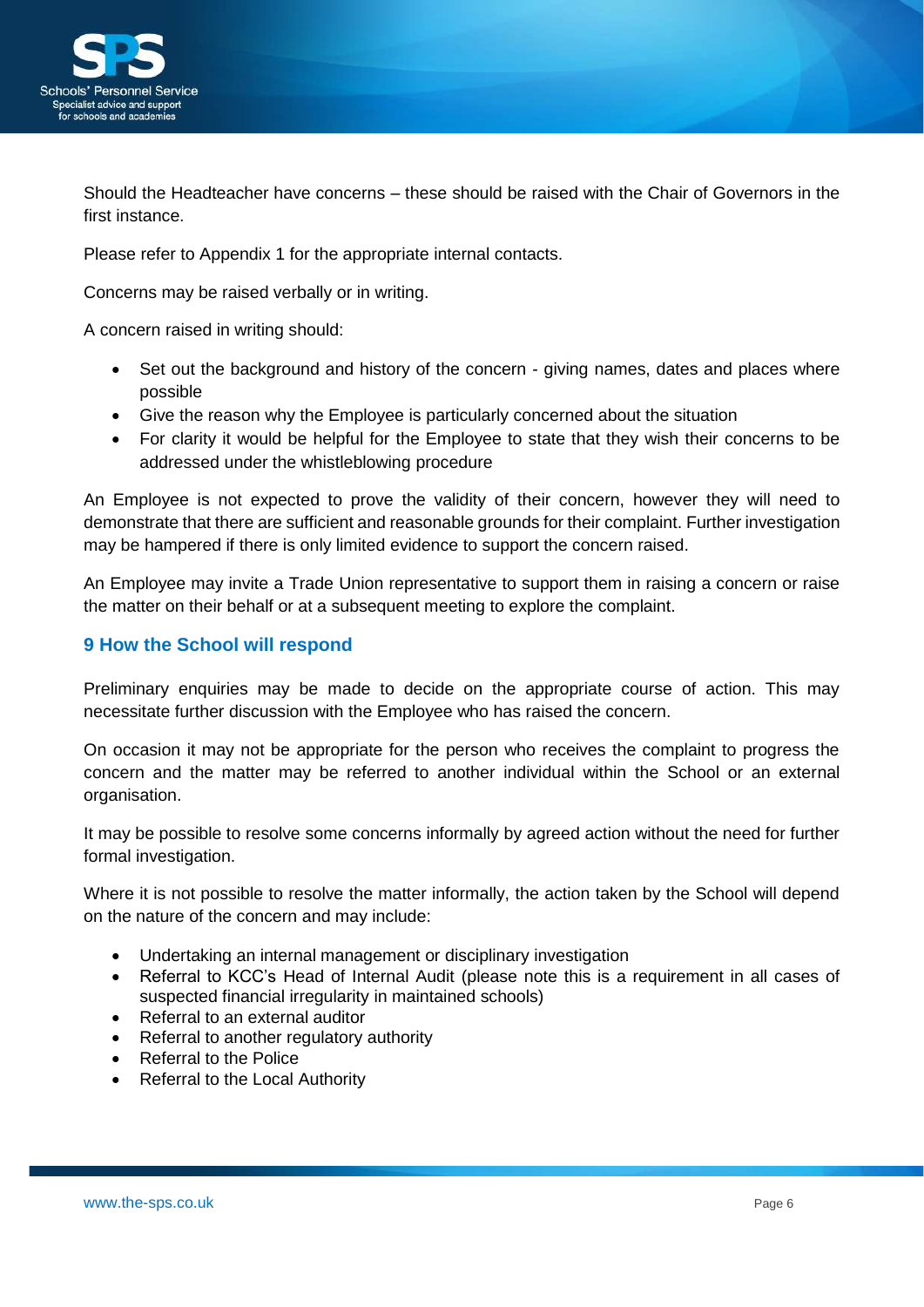

Within 10 working days of receipt of any concern, the person progressing the matter will write to the Employee to:

- Acknowledge that the concern has been received
- Indicate how and through whom the School proposes to address the matter including whether further investigation or referral to another organisation will be made
- Give an estimate of how long the investigation will take
- Indicate whether further information will be sought from the Employee and the arrangements for obtaining this where known

The form of further contact between the Employee and the person progressing the complaint will depend on the nature of the matter raised and the follow up action required.

In instances where an investigation is prolonged or referral to an external agency takes place – arrangements will be made to provide the Employee with situational updates as far as is practicable.

On occasion the person considering the complaint may determine that it is not appropriate for further action to be taken. This may include where:

- There is no evidence that malpractice has occurred
- The matter is / has been the subject of internal proceedings under another school policy
- The matter is / has been the subject of external legal proceedings / been referred to another external agency
- A false and malicious or vexatious complaint has been made

#### <span id="page-7-0"></span>**10 Notification of the Outcome of the Concern**

The School recognises that an Employee raising a concern would wish to be assured that the matter has been fully addressed. Feedback will be provided on the outcome of the complaint, wherever possible.

In some circumstances however it may not be appropriate or permissible to share this information (for example where legal / disciplinary or regulatory authority action is pending or if sharing information may infringe the duty of confidence owed to a third party). Where it is not appropriate to provide detailed feedback the Employee will be advised that the matter has been addressed or concluded as far as is practicable.

Where a matter is not to be considered further the Employee who raised the complaint will be advised of this in writing.

#### <span id="page-7-1"></span>**11 How the matter may be taken further**

This procedure is intended to provide Employees with a mechanism to raise concerns internally within the School.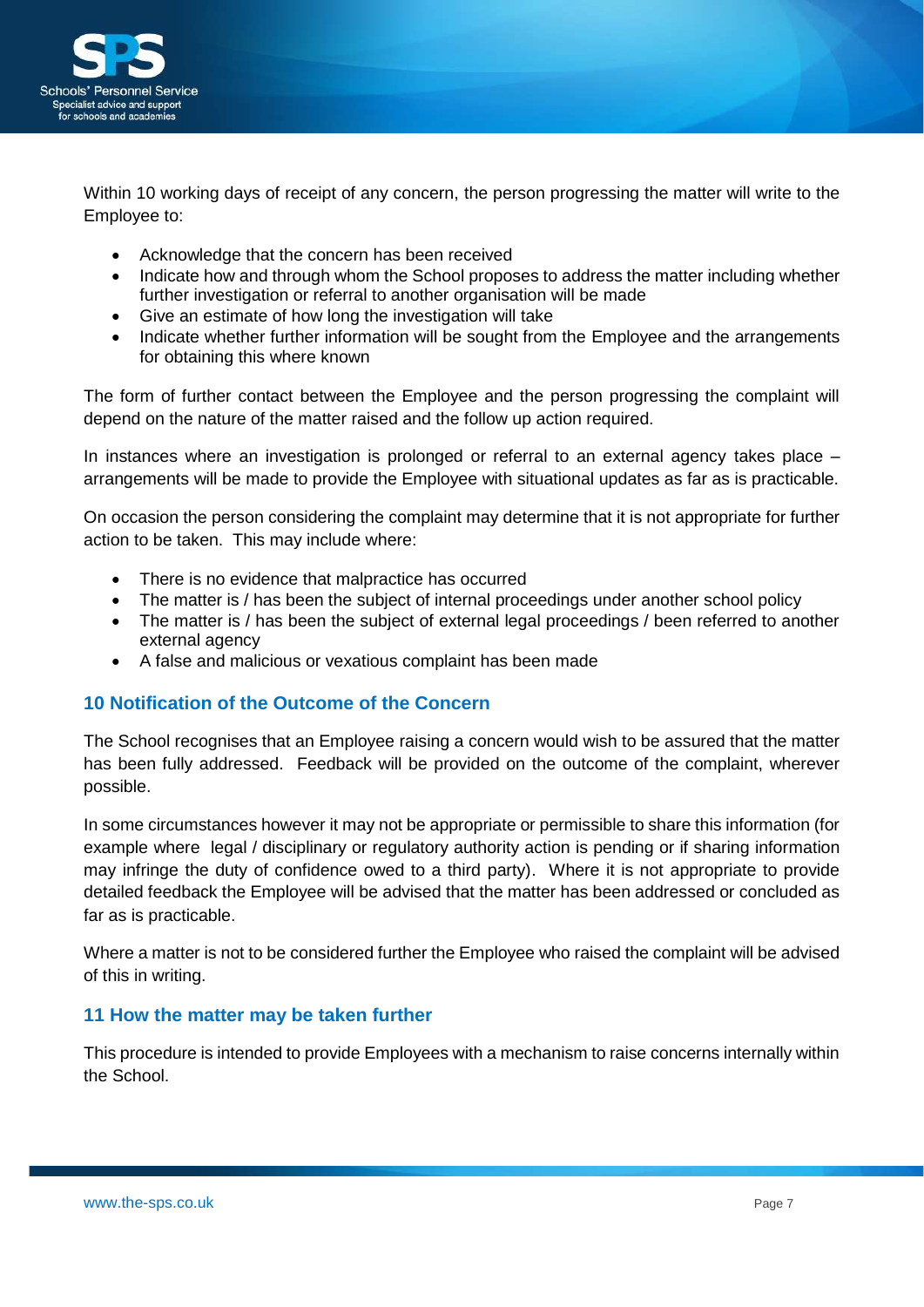

Should this process be exhausted and the Employee feels that matters have not been fully / appropriately addressed or that concerns are ongoing they may wish to raise the matter outside of the School.

Appropriate contacts are listed at Appendix 1.

An Employee who intends to raise a concern externally is encouraged to consider carefully whether this is the most appropriate form of action to resolve the issue and whether all reasonable internal steps have been taken.

If a matter is raised outside of the School, an Employee should take all reasonable steps to ensure that confidential or privileged information is not disclosed.

#### <span id="page-8-0"></span>**12 Protection and Support for Employees**

The School will take reasonable measures to support and protect Employees who raise concerns.

#### **Protection from Detriment**

Employees raising a concern with reasonable suspicion for doing so will not be subject to discrimination, harassment or victimisation. Should an Employee believe they have been subject to detriment or retribution they should report this to the Chair of Governors who may address the matter in accordance with the School's disciplinary procedure.

No action will be taken against an Employee where concerns raised are subsequently unproven.

However disciplinary action may be taken against individuals who knowingly make 'false, malicious and / or vexatious allegations.

Should an Employee commit a criminal offence in raising a concern (e.g. accepting a bribe or an act of corruption) – protection from detriment may be lost and the Employee may be subject to the School's disciplinary procedures.

#### **Confidentiality**

The best way to raise a concern is to do so openly. Openness makes it easier for the School to assess and investigate the issue. However, it is recognised that there may be some circumstances where an Employee would prefer to raise a concern in confidence. Employees should make the School aware of this when raising their concern.

Where appropriate every effort and consideration will be given to arrangements to maintain the Employee's confidentiality – including off site meetings where appropriate.

Every effort will be made not to reveal the Employee's identity, without their prior consent, if this is their wish.

However, in certain cases, it may not be possible to maintain confidentiality if the concern is subject to an external / police investigation where disclosure is required. An Employee will be advised should there be a possibility that their confidentiality cannot be maintained.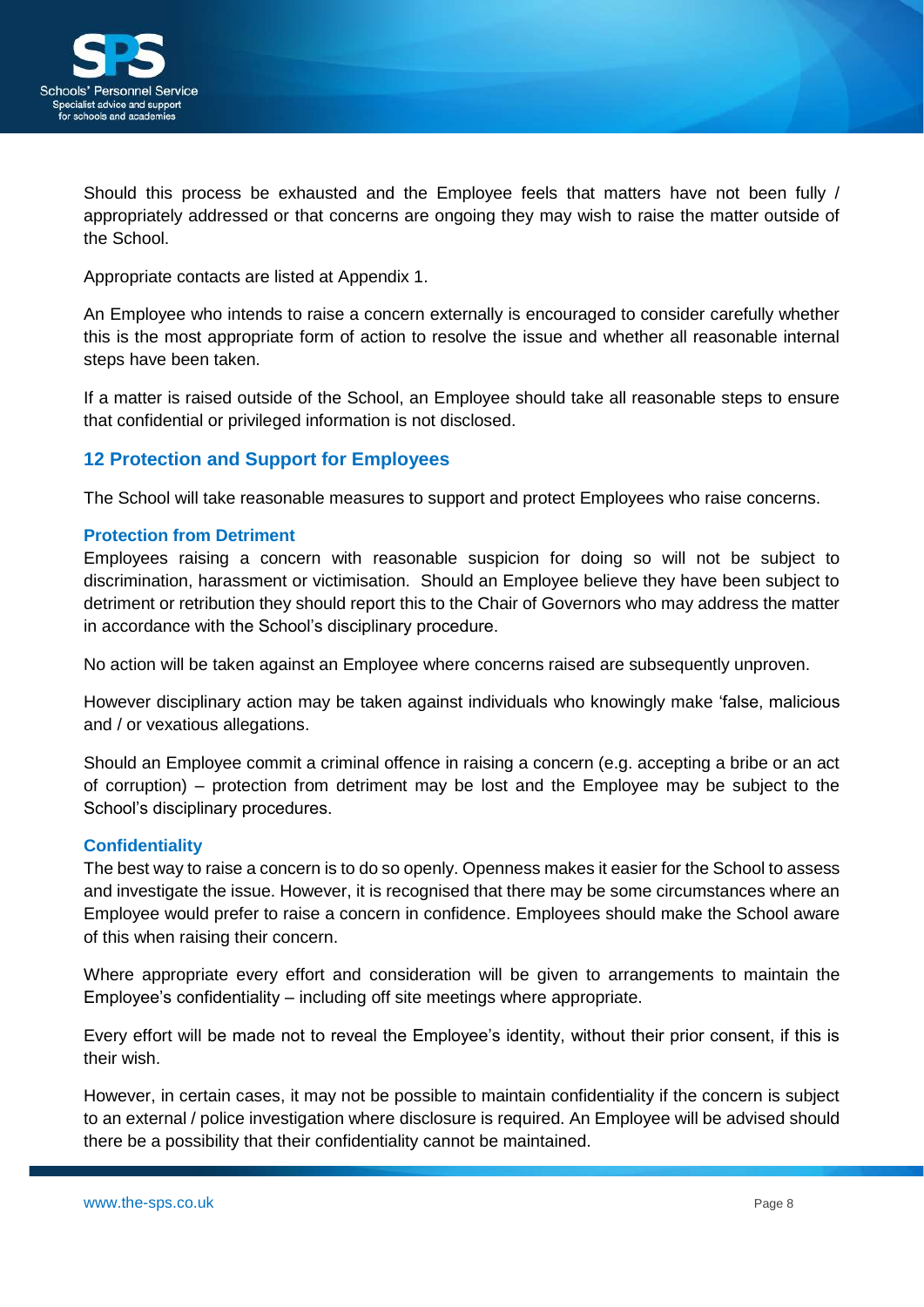

#### **Anonymous Concerns**

Employees are encouraged to put their name to any allegation where possible.

Anonymous allegations will be considered and investigated at the School's discretion.

In exercising the discretion, the following factors may be considered:

- The seriousness of the issues raised
- The credibility of the concern; and
- The likelihood of confirming the allegation from attributable sources

It should be noted that it may be more difficult to address the concern, support an Employee or advise them of the outcome where a concern is reported anonymously.

#### **Support**

Employees who raise a concern may wish to make use of the confidential counselling service provided by the School, if appropriate.

Employees may also wish to consult their professional association or Trade Union if they are a member.

Other sources of support are provided in Appendix A.

<span id="page-9-0"></span>Should an Employee be required to give evidence in criminal or disciplinary proceedings – consideration will be given to appropriate support.

#### **13 Other Concurrent Processes**

Where a complaint is raised under the whistleblowing procedure this will not in itself be sufficient to halt any other ongoing processes relating to absence, conduct, performance or redundancy.

However, each case will be considered on its merits to ensure that the School is acting reasonably.

#### **14 Record Keeping**

Notes may be taken of all meetings with the Employee held under this procedure. Where notes are taken a copy will be made available to the Employee.

All records relating to the management of whistleblowing disclosures will be gathered, processed, held and shared in accordance with the requirements of the General Data Protection Regulations and Data Protection Act (2018) In certain limited circumstances information may be shared by the school for the purpose of managing the disclosure.

Please refer to the School's Data Protection Policy and Privacy Notice for further details.

A central record of whistleblowing will be maintained by the Governing Body. This record will include, a summary of the concern raised, action taken and the resulting outcome. Senior staff or Governors who receive whistleblowing concerns must ensure the concern is recorded.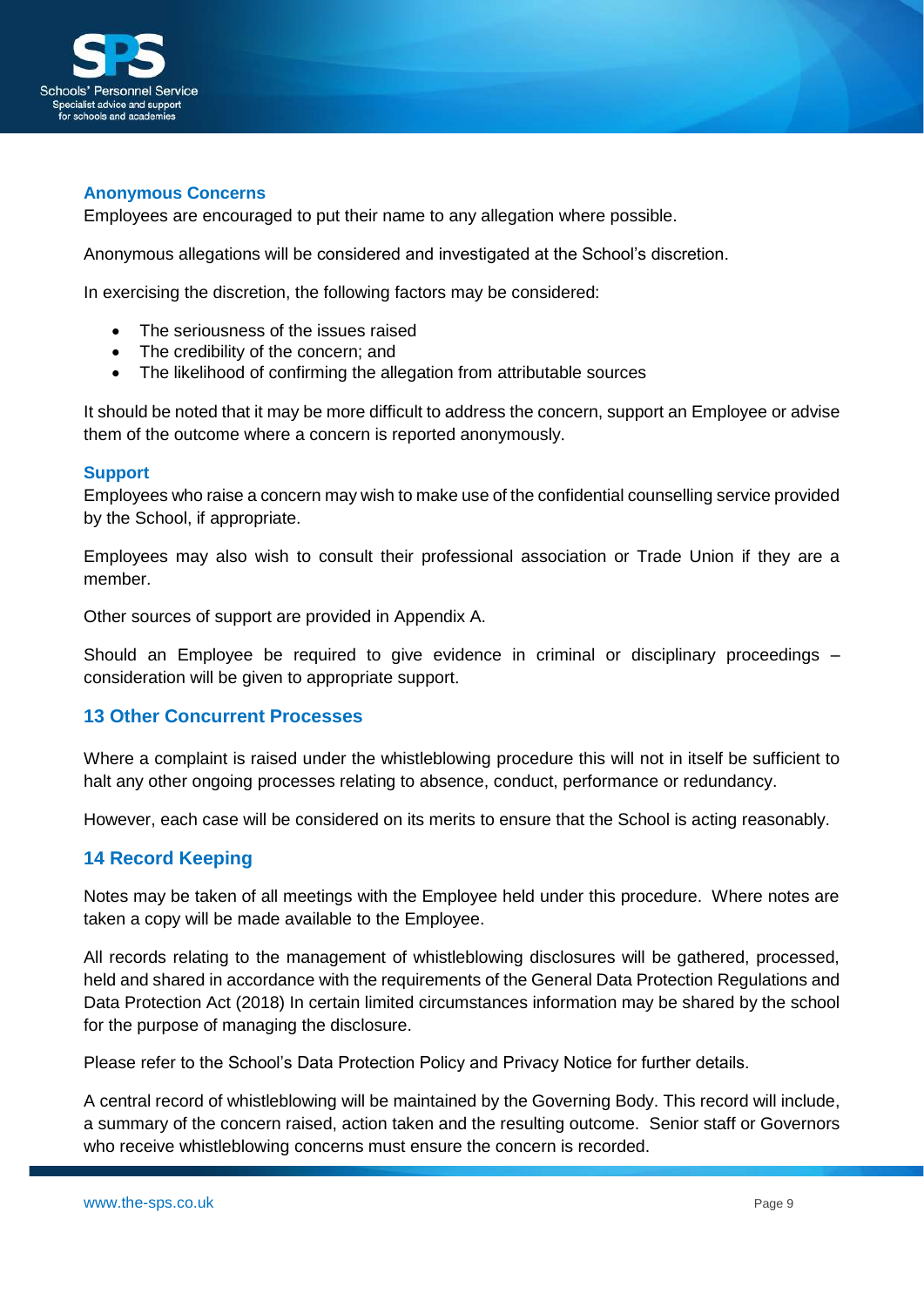

## <span id="page-10-0"></span>Appendix A: Contact Details

It is the usual expectation that an Employee will have endeavoured to raise the concern internally within the school before referring the matter to an external organisation.

#### **Internal**

| Contact        | Telephone Number | Email                             |
|----------------|------------------|-----------------------------------|
| Amanda Lavelle | 01622 812569     | headteacher@mereworth.kent.sch.uk |
| Pam Conibeer   | 01622 812794     | pconibeer@mereworth.kent.sch.uk   |

Or in writing to the above named at the following address:

Mereworth CP School 39 The Street Mereworth Maidstone Kent ME18 5ND

#### **External**

Matt Dunkley Corporate Director – Children, Young People and Education Kent County Council Sessions House County Road Maidstone ME14 1XQ

Via KCC's Whistleblowing Helpline on 03000 414 500 or by emailing

internalaudit@kent.gov.uk